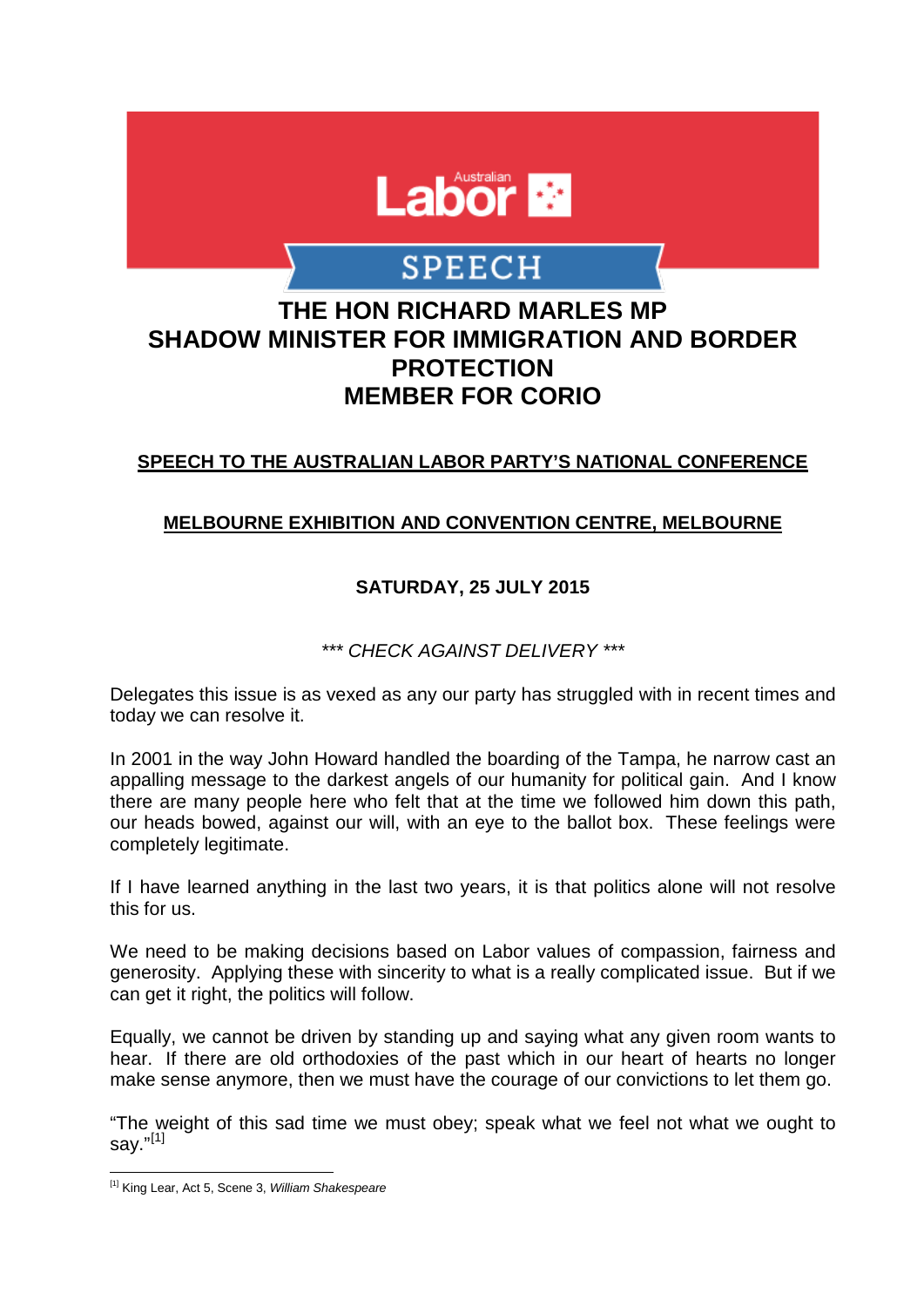The particular issue at hand is the journey from Java to Christmas Island. The vast majority of those who undertake this journey are genuine refugees. But this journey of itself is not a flight from persecution. No one is fleeing persecution in Indonesia.

What characterises this journey are people smugglers. And we are not talking about Oscar Schindlers here. We are talking about vicious criminal networks, who are making huge profits, by preying on the world's most vulnerable people with the result that hundreds, ultimately thousands died.

And by in large, these people smugglers are now out of business, some driving taxis in Jakarta. This is not conjecture, we have certain knowledge.

And so we must not be a party to starting this journey again and putting these people smugglers back into business with the inevitable consequence that there will be a huge loss of life. Because if we do, you can forget about any future Labor Government being remembered for anything else. We will simply be condemned by history. And so a future Labor Government must be given the full suite of measures to keep this journey shut. And that does mean offshore processing and it does mean turn backs.

What it does not mean is that we are the same as our political opponents. Whereas for the Coalition, shutting this journey is the central piece of an architecture which is about putting a big wall around Australia, and turning our back on the world, we are driven by compassion. And compassion demands that we play a larger role in the world today when the Globe is expecting its greatest humanitarian need since the Second World War.

And so this platform will provide for a transformational commitment to the UNHCR. This platform will provide for Australia to play a leadership role, not just in combating transnational crime, although that is important, but in building a regional humanitarian framework.

It will provide for an increase in our humanitarian intake to 27,000 – twice what it is today. And it will provide for; putting the refugee convention back into the Migration Act, abolishing Temporary Protection Visas which keep people in a permanent state of limbo; and getting kids out of detention as soon as possible.

In sum, it is about opening our door wider and bringing more refugees here and doing so safely. This is vastly different to the Liberals.

But in large measure, our ability to do this is because the journey is shut. If we open the journey again, we will be consumed by it again, just as we were in Government, with the result that less refugees will come to Australia and more asylum seekers will die.

And so I urge you to support amendments 262 and 271 which will greatly enhance our global engagement. And amendments 232 and 235 had been brought by good people, with the very best of intentions, but for all these reasons I am urging you to in the strongest possible terms to vote against them.